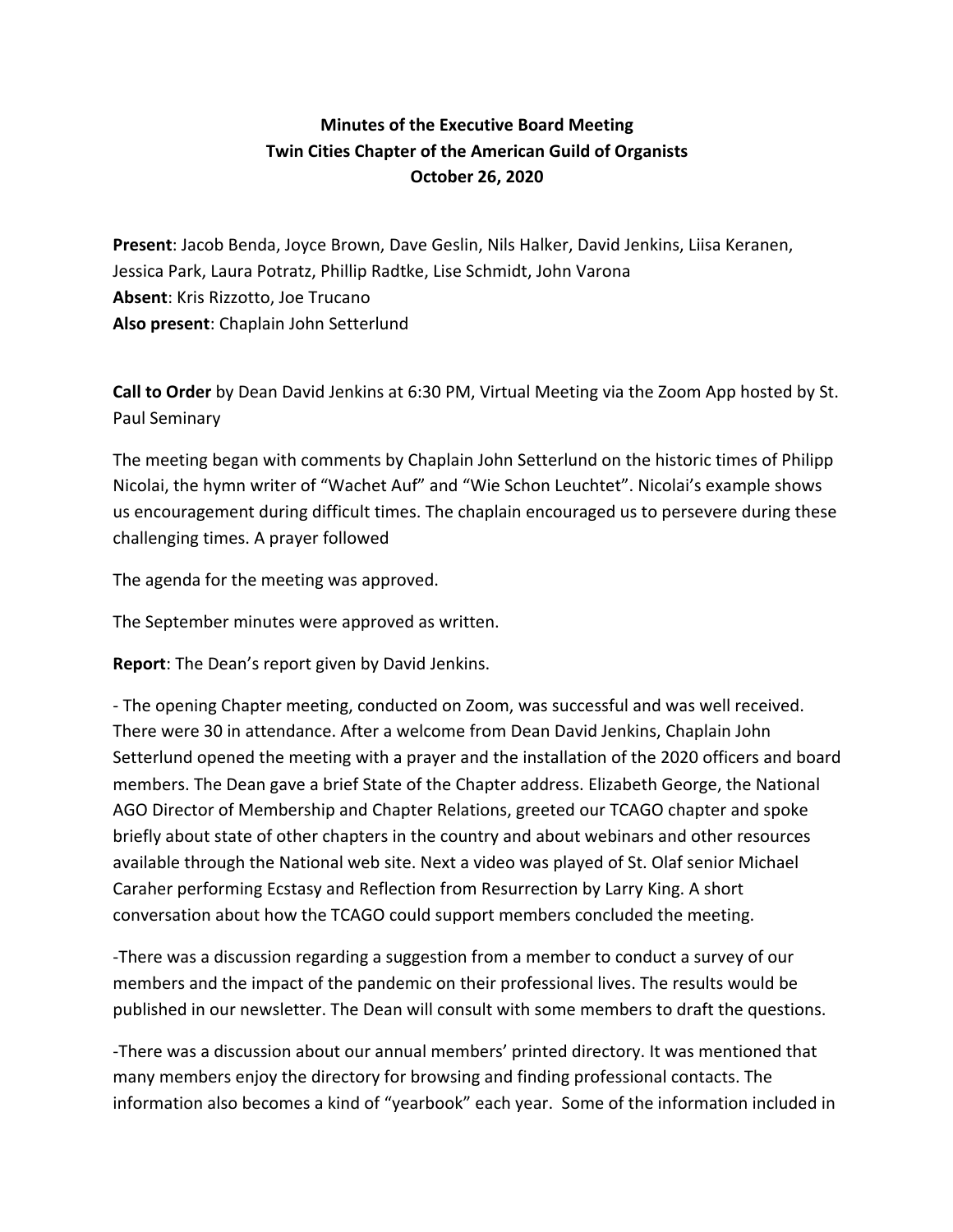the directory is also short-lived and can change soon after print. Last year \$474 was spent to print and mail the directory, which is less than the \$800 from the prior year. It does take a lot of time to collect information and proofread the directory before printing it. It was debated whether we could do this as a downloadable directory that could easily be updated, but only accessed on line. We recognize that the membership varies in comfortability with and preferences for using online sources. Since the current ONCARD system is already a big change for members, the board may wish to keep the ship steady this year amid the *pandemic* and not make any big changes. The topic was tabled for future discussion.

**Report:** The secretary's report was given by Joyce Brown.

-Our Nominating Committee Chair will need to be selected and approved by the November meeting. The Nominating Committee chairperson then forms a committee to recruit candidates for possible new board members.

**Report:** Treasurers report was given by David Geslin.

There have not been any checks written for this year so far. Our investment accounts have recovered from the economic dip. We still have \$3,400 in the members relief fund.

**Report**: The Sub Dean report was given by Jacob Benda.

-The Northrop video documentary project has begun. Videorecording began this last week. The end product will be 20-25 minutes in length and will feature interviews from several AGO members, including Helen Jensen, Gordon Schultz, Dee Ann Crossley, Bill Chouinard, and Dean Billmeyer. There will be footage of the organ before and after the restoration as well as views from the inside of the case and around the auditorium. There will also be footage of Dean Billmeyer playing the organ. Peter Meyer is our videographer. The project hopefully is on track to be wrapped up by mid-January. This documentary will leave a great legacy for our chapter and for the University.

-The Katelyn Emerson program and master class at Northrop were successful and well received. Katelyn had a program that really showcased the organ. The audience was present in the auditorium and on line.

-Discussion continued on programming for the year during this pandemic. It is difficult to make decisions regarding live performances at this time. Perhaps by May or June we might have a program in a big space and be safe. Discussions also included the possibility of small neighborhood zoom meetings, and of producing a montage of "home videos" of organists performing.

-There was a short discussion of the current state of choral activities.